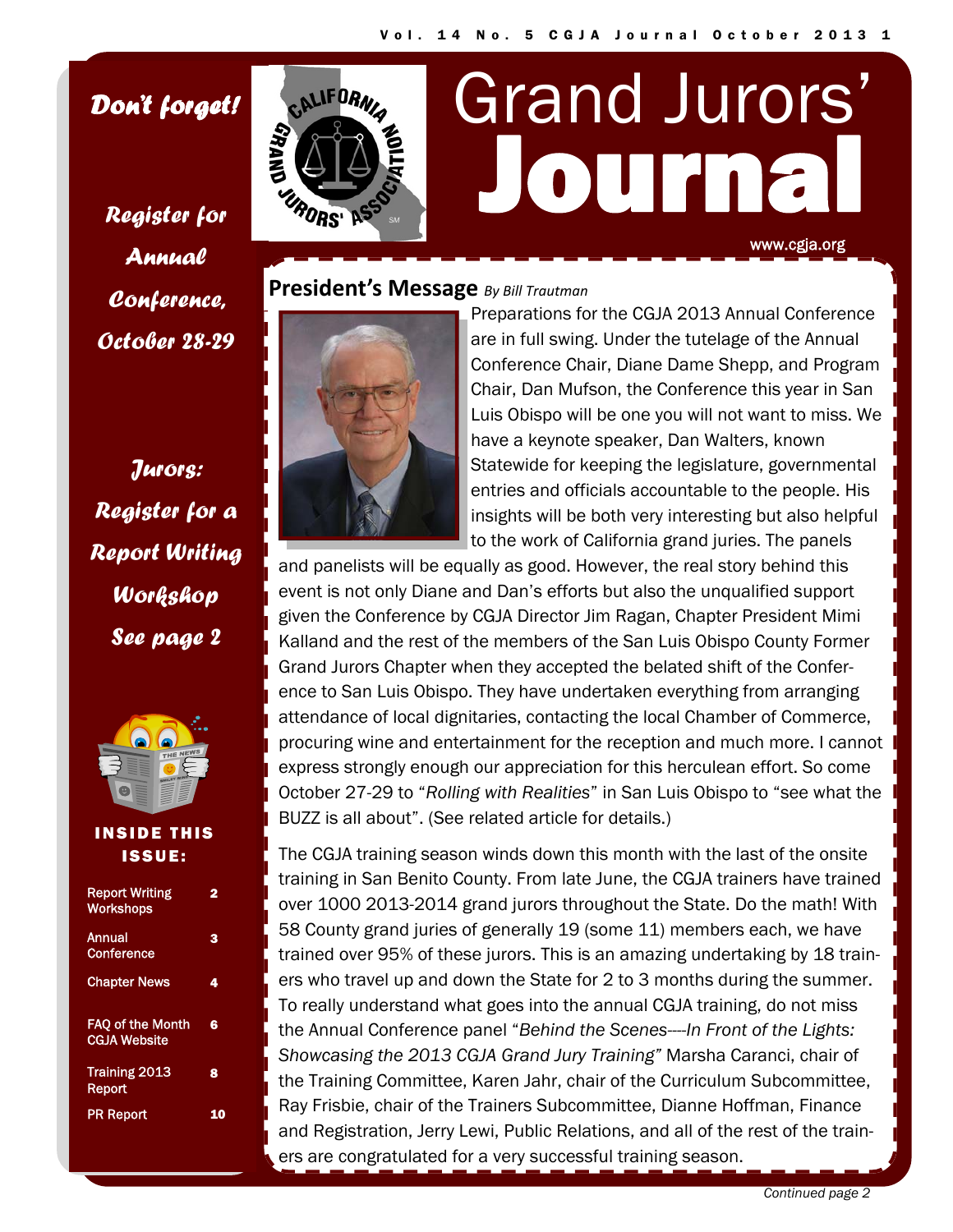#### Vol. 14 No. 5 CGJA Journal October 2013 2

*Continued from page 1* 

In other exciting news for us, a group of former San Joaquin County grand jurors formed a new chapter of CGJA that was approved by the Board in August. Many in this group were on the San Joaquin County Grand Jury that was lauded by the *Stockton Record* for their efforts. CGJA now has 27 chapters and associations.

At the August Board meeting, we approved that the 2014 Membership Meeting and Annual Conference would be held in Burbank, California on November 12-14, 2014. The conference will be hosted by the Los Angeles Chapter and chaired by Audrey Lynberg. Mark your 2014 calendar.

In order to strengthen our data entry and other financial accounting processes and pursuant to the Bylaws, the Board created the position of Assistant Treasurer with a term to run concurrently with the Treasurer's term and with duties prescribed by and under the supervision of the Treasurer. The new Assistant Treasurer is Bonnie Kenk of San Diego, who performs so many functions for us, I would exceed my word limit if I tried to enumerate them. Congratulations, Bonnie!

The Board is assembling a list of subjects to discuss at its Retreat on the day before the Annual Conference. If you have suggestions, we would welcome them. Do not hold back, the Board serves you! Send them to *trautman17@sbcglobal.net*.

# **CGJA 2013 Report WriƟng Workshops**

The California Grand Jurors' Association will be presenting six Report Writing Workshops in five locations this November as follows:

| Friday, November 1, San Rafael                                                                      | Embassy Suites, 101 McInnis Pkwy, 415-499-9222                    |  |
|-----------------------------------------------------------------------------------------------------|-------------------------------------------------------------------|--|
| Monday, November 4, Sacramento                                                                      | Crowne Plaza, 5321 Date Avenue, 916-338-5800                      |  |
| Tuesday, November 5, Sacramento                                                                     | Crowne Plaza, 5321 Date Avenue, 916-338-5800                      |  |
| Friday, November 8, Rancho Cucamonga Vineyard Training Center, 9607 Business Center Drive, Suite B; |                                                                   |  |
| Friday, November 15, Fresno                                                                         | Piccadilly Inn Shaw, 2305 W. Shaw Ave., Fresno, 559-348-5520      |  |
| Friday, November 22, Redding                                                                        | Holiday Inn & Convention Center, 1900 Hilltop Drive, 530-221-7500 |  |

The workshop will include an overview of report writing and will cover the details of: processing the report, choosing a report style, deciding on the functions of the Editorial Committee, setting timelines for report production, and deciding on the review and approval process. The workshop also focuses on the distinction between facts, findings and recommendations and includes group exercises in developing and evaluating grand jury recommendations and in critiquing sample reports.

Each session will run from 9 to 4:30. The cost for the workshop is \$60 per juror. Further details on each lo‐ cation and a registration form can be found at http://cgja.org/training-general-information. Contact us at cgjatraining@cgja.org for more information.

# **Follow California Grand Juries in the news at our Blogspot hƩp://cgja.blogspot.com/**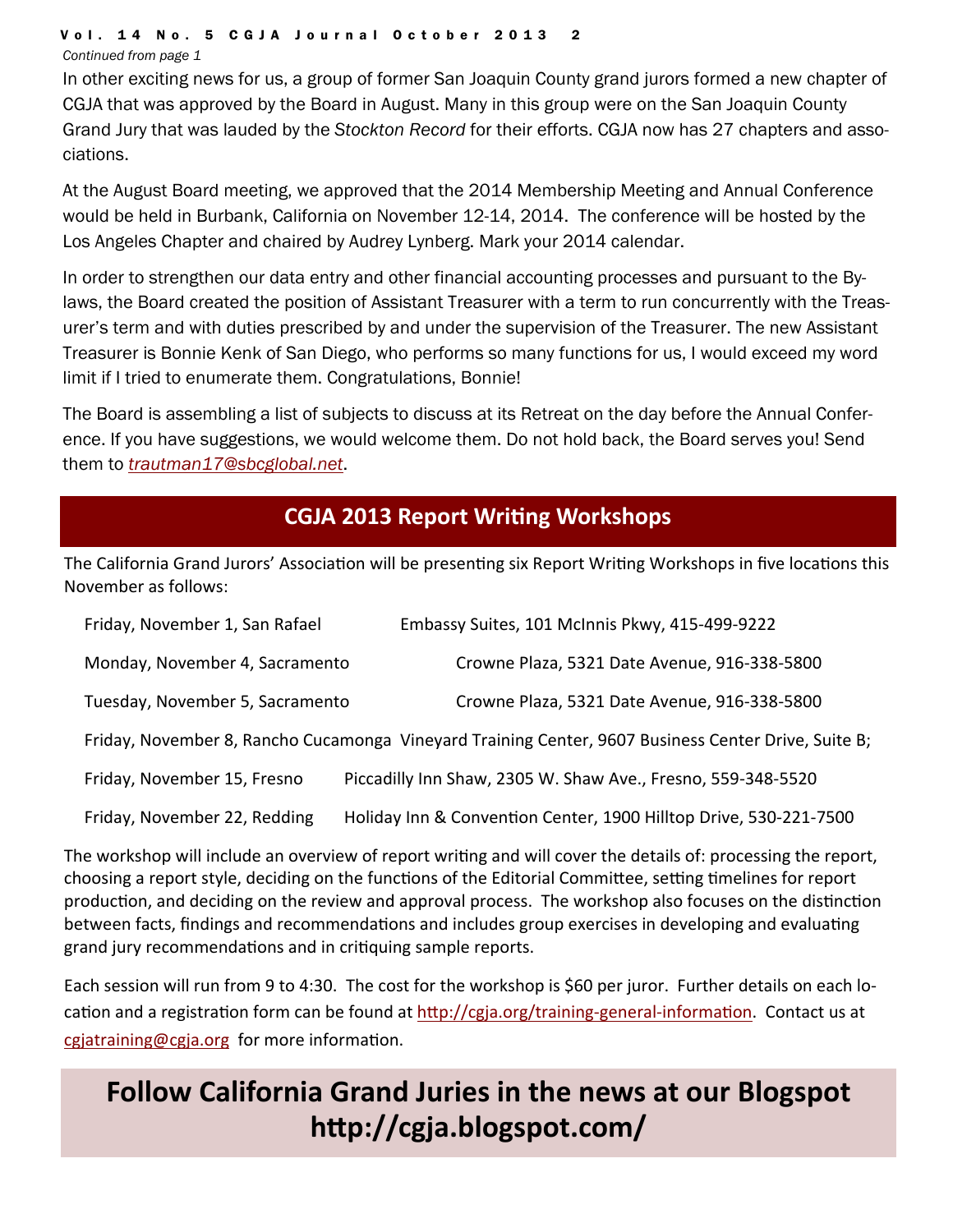# *SLO or Bust!*

*This is the last article and reminder before the annual CGJA Conference, in San Luis Obispo (SLO), October 28 & 29, 2013. As the saying goes, if you snooze, you loose. If you have not registered for the conference, put down what you are doing and register now, before the deadline of September 27, 2013. The deadline to make hotel reservations is also September 27th, after which the hotel will release our room block and there may not be any rooms available at the special reduced conference rate.* 

*Well worth the effort to get to SLO, panel subjects will cover a selection of current issues of concern to local CGJA Chapters and Grand Juries. Subjects of topical importance include:* 

- *Implementation Review, to provide an explanation of exactly how CGJA suggests local Chapters may follow up on Responses to their county's Grand Jury reports.*
- *Chapter Regulatory Compliance, local Chapters should understand about issues of compliance regarding insurance, liability and tax status.*
- *The Effect of Realignment on the Condition and Management of County Detention Facilities-Pros and Cons (excuse the pun), how Governor Brown's State Prisoner Release is impacting the management and condition of the County jails.*

*Remember crunch time and what it was like in those final months on the grand jury …reports had to be written, approved and published before June 30th deadline? As hosts, the SLO Chapter members have been under the same pressure to create a special conference in less than two months time before October 28th. They are enthusiastically looking forward to hosting you.* 

*Autumn in SLO is prime time in the "Happiest and Friendliest" town in America, so says the SLO Chamber of Commerce. San Luis Obispo was named the happiest city in America by author and researcher Dan Buettner. Not long after Buettner's book, THRIVE, hit the bookshelves Oprah Winfrey sent her team to check out what makes San Luis Obispo the happiest place in the US.* 

*Just recently San Luis Obispo was part of the USA Today and Rand McNally's Best of the Road competition across the US. SLO was named one of the friendliest towns in America.*

*See you in San Luis Obispo!* 

*Diane Dame´ Shepp, Conference Co-Chair* 

*California Grand Jurors' Association 32nd Annual Conference "Rolling with Realities" October 28th and 29th, 2013, San Luis Obispo, California* 

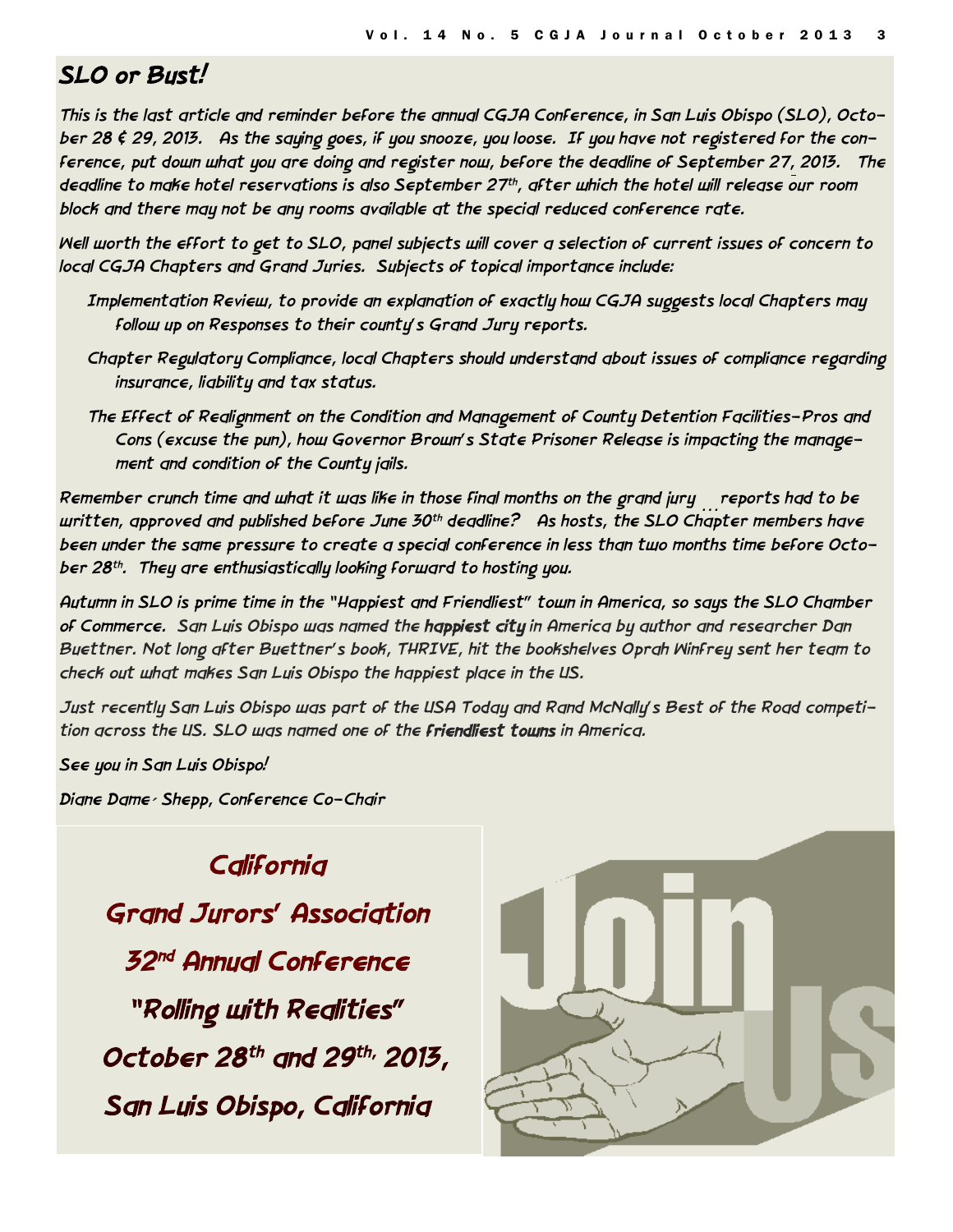# **CGJA** Chapter News from Around the State *News for You and by You*

*By Beate Boultinghouse, Vice President, CGJA*

#### **Contra Costa County**

Members of the Contra Costa Coun‐ ty Chapter conducted three one‐ hour orientation sessions for the 60 candidateAugust 2August 27, 20137, 2013s selected for judicial interviews for the 2013‐2014 Grand Jury. Ap‐ proximately 55 of the 60 candidates attended. Topics presented included the grand jury selection process, administrative issues, the role of the grand jury, and expectations of grand jury members. The presenta‐ tions had a targeted focus on the time commitment required and the need for a collegial and collaborative approach in getting grand jury work done in committee settings. Many questions were asked during the orientation, so our chapter felt that this group of candidates had a good grasp of the responsibilities and personal commitment that will be re‐ quired of them should they be se‐ lected as grand jurors. As a result of the information presented, 21 of the 60 candidates withdrew their names from consideration before any judicial interview time was expended and thereby wasted. Further, since empanelled, only two jurors had to resign, but due to unforeseen cir‐ cumstances unrelated to time or energy commitments. The disrup‐ tions experienced in previous years caused when empanelled jurors re‐ sign simply because they had no idea of the time commitment required, nor the amount of time that would be required of them in the upcoming year, was significantly re‐ duced.

Comments from the current Grand Jury Foreperson indicated that "The reduction in loss of jurors during the orientation or initial phases of grand jury service is a direct reflection on the quality of the presentations by

the chapter." Court Administration officials, also present at all orienta‐ tion sessions, viewed this program positively.

The Chapter's Pre-Selection Orienta-Ɵon CommiƩee will revise the presentation and intends to present it to future prospective candidates for the grand jury.

#### **Fresno**

The Fresno chapter of CGJA will host the San Joaquin Valley Regional meeting which will be held on Friday, December 6, 2013, in Fresno. The guest speaker will be Dorothy Holzem, Legislative Representative for the California Special Districts Association.

#### **Kern**

The Kern County Chapter continues to work on the development of a logo and the upgrading of our web‐ site. We would like to thank the CGJA members who have offered excellent suggestions on both of these on‐going projects.

Our chapter is looking ahead to the upcoming recruitment period. Our Public Relations Committee chairman is beginning to schedule presentations with local organizations throughout Kern County to heighten grand jury awareness and hopefully gain 2014‐15 applicants.

We are also researching, at the request of several CGJA Board Mem‐ bers, the history of the Kern County (KC) Grand Jury Senior Office Ser‐ vices position and how the jury was able to acquire this much needed addition to the KC Grand Jury office. It has been fascinating to contact those involved in the 1999‐2000 and 2000‐2001 Kern County grand juries and to learn the ins and out of how

this position came to be, and is now an vital part of the grand jury day‐to -day operations.

### **Los Angeles**

We are beginning to lay the groundwork for the 2014 CGJA Annual Conference.

#### **Marin**

Marin civil grand juries learn ear‐ ly in their year that they are strongly supported. In addition to the county counsel, adminis‐ trative aide, District Attorney and dedicated chapter members, they have the full backing of the Pre‐ siding Judge and full court sys‐ tem. This support was recently underlined when Kim Turner, our Court Executive Officer, was awarded the coveted Vickrey Leadership in Judicial Administra‐ tion Award for her statewide contribution to statewide advances in administration and service delivery of the Superior Courts. It is all too easy to take our support systems for granted and when we are able to recognize and thank our movers and shakers, we should do so. So thank you Kim… you are greatly appreciated!

### **San Diego**

The San Diego Past Grand Jurors Association elected a new board at the June 2013 meeting. New officers are Mike Hall (president), Meredith Avery, (vice president), Anne Sturz (secretary) and Jim Lewis (treasurer). Public Rela‐ tions Committee is moving forward. The Association members are looking forward to the year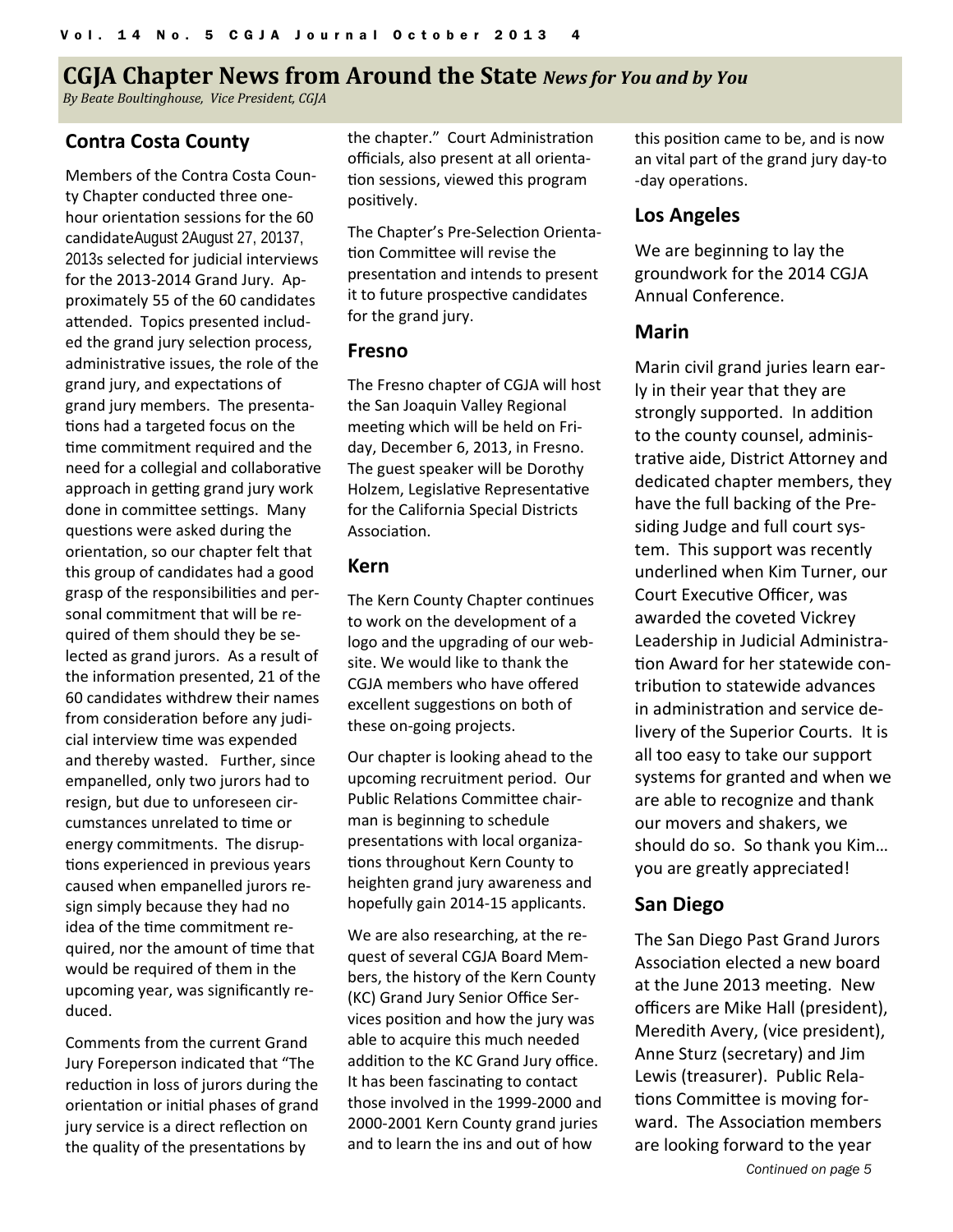# **CGJA** Chapter News from Around the State News for You and by You

#### *Continued from page* 4

with new leadership.

#### **San Francisco**

The San Francisco chapter has elected its officers. Leading the chapter is Linda Clardy as presi‐ dent. Continuing in their positions are Leslie Koelsch as vice president and Julia Hansen as secretary. Hal M. Smith is the new treasurer.

### **San Luis Obispo**

Jim Ragan, Ellen Polinsky and Mi‐ mi Kalland met with this year's grand jury members to provide information about our local organization and the CGJA. Several members of the current jury have already volunteered to help with the CGJA annual conference to be held on October 28‐29 in San Luis Obispo.

### **SuƩer**

Several members of our small chapter have been traveling and others have been ill, so there has not been much recent activity. However, they hope to have something to report in our next issue.

### **Tulare**

The chapter requested that the grand jury invite the county chief administrative officer to their meeting for the purpose of requesting laptop computers for each jury member, as well as al‐ lowing some of the budgeted grand jury funds be uƟlized for awareness and recruitment pur‐ poses. He agreed to both items. Computers are now in use and

additional funds where expended for awareness and recruitment.

We established a Speakers' Com‐ mittee for awareness, educational and recruitment purposes. The committee made presentations and did recruit members who are now on the grand jury. We also informed the judge of our willing‐ ness to be involved in presenta‐ tions, training and interviewing of new volunteers. We run a continuous dialog with the Superior Court and pass all recruitment materials to them for their ap‐ proval. They in turn are adding our handout to the material given to grand jury volunteers.

We placed two of our members on a School Bond Oversight Com‐ mittee as well as two members on our local junior college Citizens Advisory Committee for AccreditaƟon.

This August, we assisted this year's Regional CGJA Grand Jury training held in Visalia. Seven counties were represented. We staffed the registration tables and provided other services as re‐ quired. One of the tasks was to provide welcome bags to each attendee with items provided by local businesses. This was a nice group effort by our chapter.

Our September meeting's guest speaker was the Chair of the Tula‐ re County Board of Supervisors. This was a very informative session for both sides and left everyone feeling positive about continuing an open dialogue with the

Board of Supervisors.

We try to send a representative to all of the Fresno and Bay Area Regional meetings. These meetings are always informative and provide new knowledge and ideas for the chapter!

One of our priorities this year will be to urge an increase in the jurors' per diem rates. We will also increase the activity of our Response-Review Committee.

On September 7, our grand jury report dealing with the hidden interest costs of school bonds made front page of our local newspaper the Visalia‐Times Del‐ ta today!

**WHY A Grand Jury** *By Walter Hofmann, San Diego*

*Editor Note: This arƟcle was submiƩed before the issue about the Mayor of San Diego was resolved, so some of Walter's points have been superseded by events. But his ideas are sƟll relevant and so we are prinƟng it as submiƩed.* 

The system is the best example of democracy-in-action of which I am aware.

It provides a way for the ordinary citizen to have a significant impact on the ethical regulation and harmony that we all want to achieve in our society. Let me explain why I think the best fulfills this role.

I was on the grand jury in San Diego County from July 2004 unƟl June 2005. We were charged with the oversight of the governing entities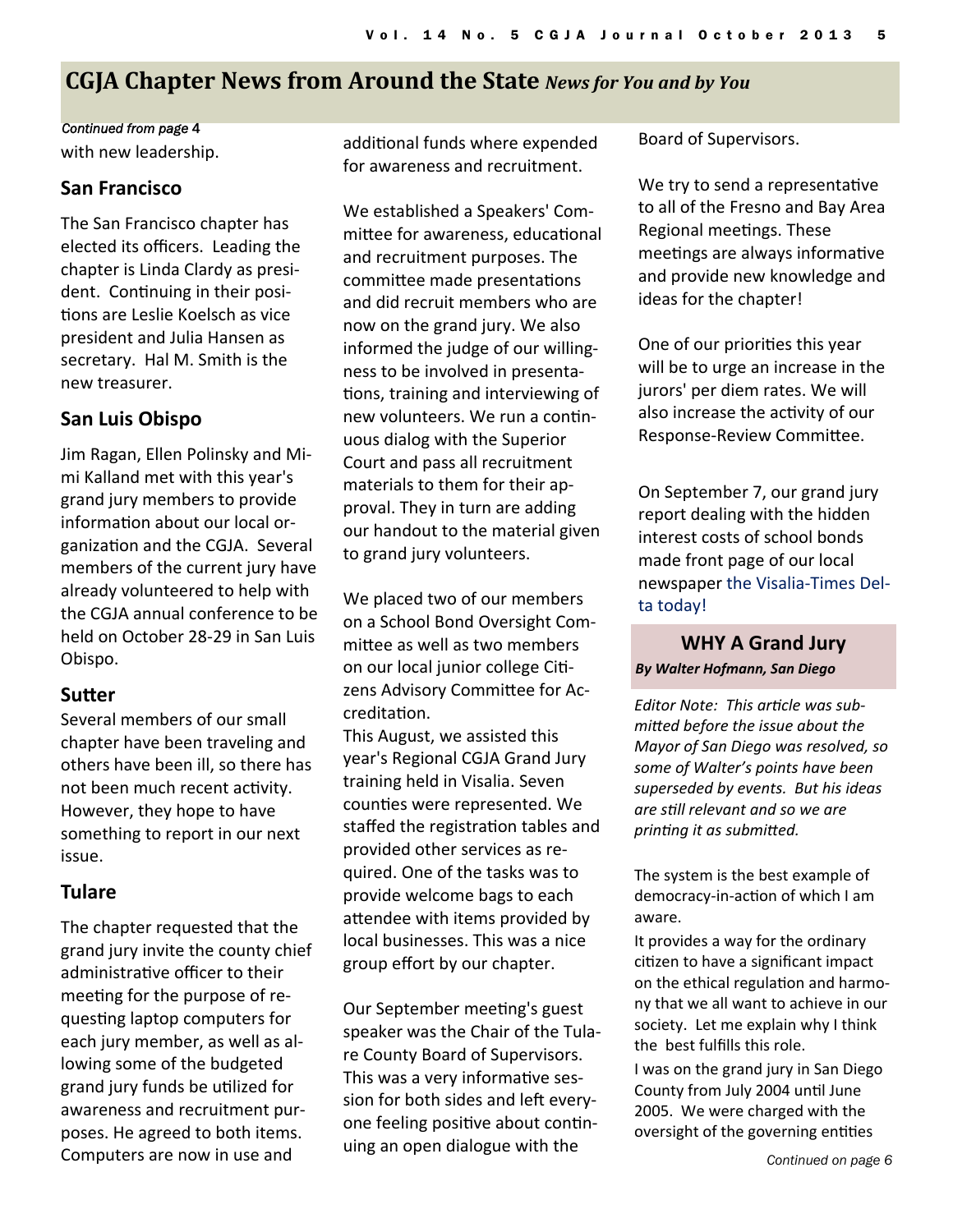*Continued from page 5* 

within the county. We were given specific instructions to evaluate the county jail facilities.

It was a valuable experience. I learned a lot about how things func‐ tioned within our society. It was reassuring to be in the process where 19 citizens had an equal voice and equal vote on the issues we dealt with. True democracy in ac‐ tion.

The 19 members of this group had volunteered for the task. We had filled out an application, had been interviewed and recommended by a Superior Court judge, then chosen by lottery from a pool of over 100 applicants. We worked hard at facing the challenges placed before us. Any citizen could file a "Complaint" with our "Civil" Grand Jurywhich we would then examine. -- (This is in contrast to a Criminal Grand Jury, a separate and different group that the District Attorney could assemble on demand for a criminal charge, instead of the usual preliminary hearing.)

Advantages: Having such a diverse group of citizens from all walks of life, with varying personal and pro‐ fessional backgrounds was a distinct benefit. We had representatives of both genders, both young and old, sophisticated and naive, active and passive personalities. The group developed their own rules as to how they would function.

Disadvantages: The unique and varied composition of our group also provided a possibility for disharmo‐ ny. By the very nature of these con‐ ditions, it soon became apparent that this caused some danger of dis‐ ruption. A few members had a specific agenda and pet projects they wanted to promote. One was on his own personal campaign, the other had tunnel‐vision. One lady was hostile and critical of all government agencies, which was clearly unpro‐

ductive. One man had a pet project of getting rid of castor beans. His idea did not gain traction, and he soon resigned in anger. We functioned much better after he left.

Observations: Over the past 10 years I have mostly seen grand ju‐ ries who were productive and useful in their evaluations. There were others who provided very little value in their year‐end reports. The factor that seemed to make a differ‐ ence was the selection of a foreperson from the group by the presiding judge. A leader who provides fair‐ ness to all and does not allow fac‐ tions to be disruptive is essential. Specific issues: The areas of evaluation were varied. We examined all the complaints lodged by citizens. Any member of the jury could also suggest topics for examination. For the most part we worked hard to provide better policies and practices in our city and county leadership, more effective schools, improved jail and prison facilities. One specific ability of the grand jury is to examine any misconduct by any government official. This is very relevant and necessary at this time. In the past few months allegations have emerged that our mayor has sexually harassed several of his fe‐ male co-workers. As of now, 14 have come forward with these com‐ plaints. In addition there have been questions about his fiscal mismanagement and improprieties. As per a special provision in our Gov‐ ernment Code, Section 3060, the can evaluate these allegations and then file a formal "Accusation" with the District Attorney's Office -who must then empanel a regular petite-jury who hears the case and determines if misconduct has oc‐ curred. If they so determine, he is immediately removed from office. This seems a more efficient way of dealing with the issue, rather than the costly and time-consuming task

of getting 100,000 signatures for a recall election and then putting the question to a vote of the people. The grand jury process provides the requirement for due process for the accused, as well as appropriately meeting the needs of our society.

# **FAQ of the Month CGJA Website**

*By Beate BoulƟnghouse, VP CGJA*

*Editor Note: On behalf of the website team, we want to thank all those chapter presidents for taking the Ɵme to provide comments about our website. We will evaluate every single one and make those changes we think appropriate. If there is one thing we have learned in the two years the site has been up and running, you can always make improvements. Also thanks to Beate for pull-*

*ing this together.*

The question presented to chapter presi‐ dents this month request‐ ed "Any sugges‐ tions you have



to improve the web site. What works for you, what does not? How easy is it to navigate from one page to another? Are you able to readily find what you are looking for? Have you used the online membership form to renew via credit card or Pay‐ Pal? Did you have any problems? Is there anything you would like to see on the site that is not there? Any‐ thing else?"

*Continued on page 7*  This columnist was amazed at how many do not visit the web site with its plethora of information, news, and tips about how to accomplish many things and address many is‐ sues. For those who do meander through the extensive menu pre‐ sented on the site, here are some of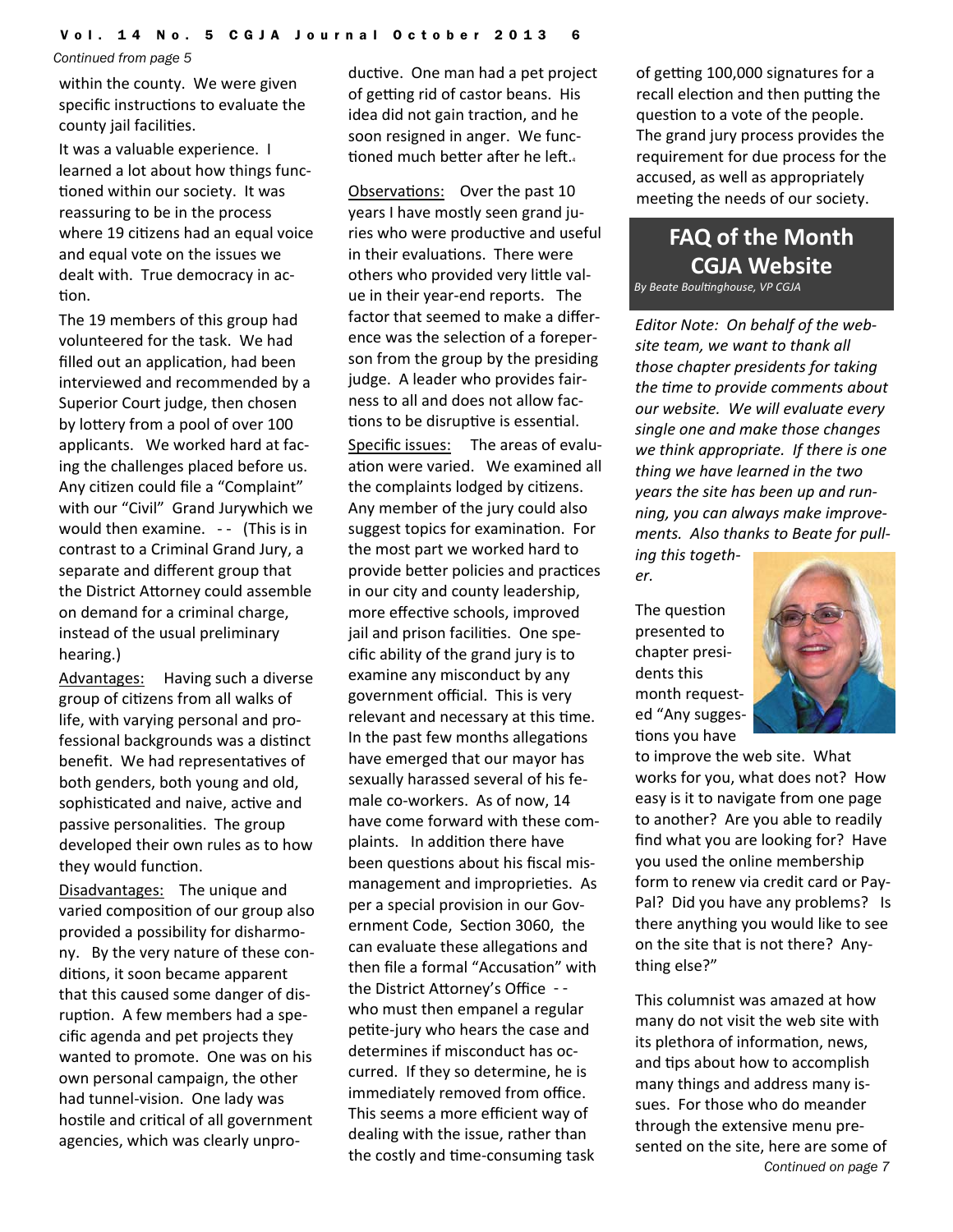the suggestions and comments made:

"I think the CGJA web‐site is quite good, and offers many options for inquiry; perhaps a couple of sec‐ onds longer on the rolling blog win‐ dow (for us old guys!)."

"On the drop down menu on the left side pane, under the title join/ **support‐apply or renew** ‐ we need a better description of the forms, i.e., Voting/Associate Members, Introductory Members, Honorary Members."

"The site is well done and works well overall, however, when a selection is more than one page long we have not been able to print out the entire article/selection. Only the first page will print, which has been very frustrating especially when trying to print out training information." That same person finds navigation around the site to be easy and for the most part infor‐ mation is easily located. Using the PayPal feature for membership re‐ newal worked quite well.

Another user had no complaints except for the PayPal feature, but offered some good suggestions. The pay pal issue was one of getting into a continuous loop. "Each time I filled it out it would re‐cycle back to inputting the same information I already put in. I could never get to a point where it said, you are paid, etc." He also offered: "I think the website is fine. I still feel strongly that amassing information from other chapters in invaluable to chapter presidents. For example, I recently was told that if I wanted to get into the schools I should go to student government as well as or instead of the school administra‐ tion. Hearing about those kinds of solutions from other chapters is better than chocolate!

In addition, he shared that "Recently my wife and I spent a great deal of time evaluating websites. We just upgraded our church website and it invoked a lot of in‐ trospection. With extensive research we found that websites are seldom used by our folks for ongo‐ ing information. Most of them go there only to get specific infor‐ mation in which they are interested and only a few used it as a source of current information. (But maybe that's not a full sampling.)"

Another commented, "We MUST eliminate the redundancy in our website structure. The same infor‐ mation is found in multiple places (like the annual conference links in 4 different places) so site visitors can find the information. That's the problem ‐ it's confusing to have the same information in multiple places.

If all this information is on the CGJA

website, video, book, etc., why join CGJA? What is the value? Perhaps we ought to have a member login for access to the materials.

Opting out of the paper delivery should be available at the same time as signing up for electronic delivery. Having to send a separate email to the editor is inefficient." *(Note: We have fixed this.)*

Some constructive suggestions have been made by regular users of the web site. We are always looking to improve ourselves (as well as our web site), so if you have any further suggestions, please use the **Contact** Us button on the side menu.

Remember, you are our best "customer" and as the saying goes "the customer is always right", so we need to *and* want to be sure that you are happy and will use the product which in this case is www.CGJA.org.

#### Awards (*http://cgja.org/cgja-awards )*

Excellence in Reporting – best Grand Jury report (Geiss award) and best media coverage

Angelo Rolando Memorial -- for outstanding service to CGJA Local Achievement – for chapter members advancing Grand Jury in the region

#### Grand Jury Achievements

Please look for grand jury reports that made a difference and submit to our Grand Jury Achievement data base http://cgja.org/grand-juryachievement-2.

#### Change of Address

Please notify Bonnie Kenk, parroted@cox.net, of any address changes. When you don't, it costs us \$1.00 or more to get your correct address from the Post Office and your journal mailing is delayed.

#### Journal Available Electronically

If you are interested in electronic delivery of the journal, please email editor@cgja.org to be sure we have your correct email address. This is definitely an opt-in situation as we will always print copies for regular mail distribution. If you "opt in" for electronic delivery you will automatically be removed from the print copy distribution.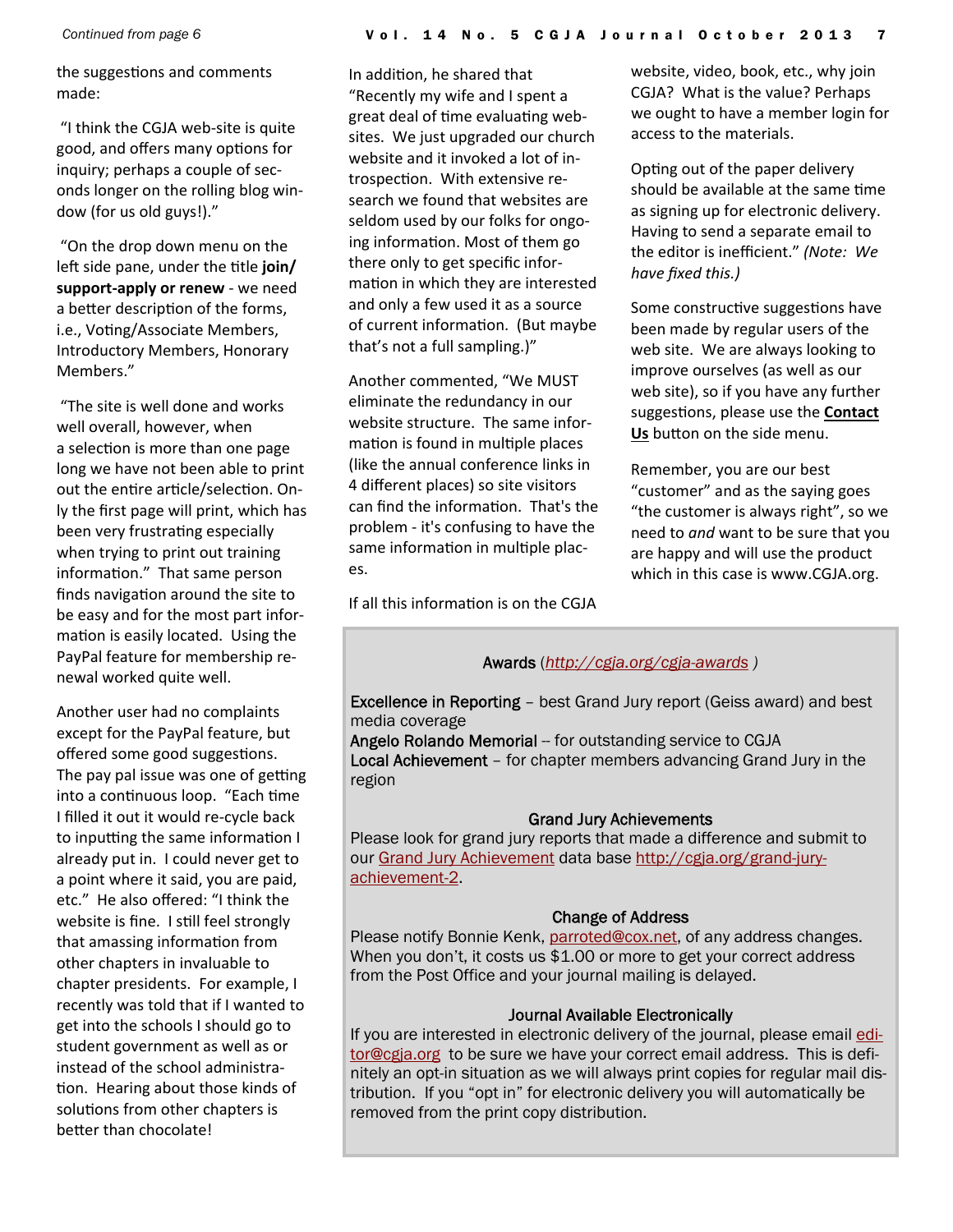#### **CommiƩee Reports**

**Training Season Wrap‐up** By Marsha Caranci, Chair, Training Committee



The 2013 sum‐ mer training season is a wrap with com‐ pletion of our final on‐site training semi‐ nar of the sea‐ son in San Beni‐

to County on September 13.

Our 18 trainers covered most of the state, from Del Norte County in the far northwest corner to Imperial County in the far southeast corner, and Modoc County in the far north‐ east corner of the state, and from the coastal counties to those in the Eastern Sierras. Starting June 24, we presented at 29 different ven‐ ues (20 on‐site seminars, 4 regional seminars, and 5 Foreperson Work‐ shops). In attendance at our regular seminars were nearly 1,000 ju‐ rors and alternates plus over 30 county and court officials, including many grand jury legal advisors. Our Foreperson Workshops were attended by 71 Forepersons, Pro Tems, or other officers.

The evaluations filled out by the attendees at each seminar and workshop show that our curriculum and program changes over the past



Mariposa Training – Trainer Judi Lazenby addressing the Mariposa Grand Jury in their own quarters.

couple of years are really paying off. The attendees particularly seem to appreciate the personal interaction with the CGJA trainers, who bring with them a broad base of experience and depth of knowledge, and our well organized and very thorough CGJA Training Manual. And they love those buff colored note taking pages!

We were fortunate to have great volunteer staffs at all of our regional seminars, and we had CGJA Chapters that provided lunches and beverages at many of our on‐site seminars. Our thanks go out to all of you.

I would also like to thank the hard working members of the Curriculum Sub‐ committee, the Trainer Subcommittee, and the Program/Workshop Subcommittee, who helped make all of the above happen.

But wait – our work is not yet finished for the year. Throughout the month of November we will be presenting six Report Writing Workshops throughout the state (see more information elsewhere in this issue or visit our website). And we are beginning our work already for next year's summer training season. It will be here before we know it.

Again, thanks so much to all my fellow trainers and other volunteers for your hard work in making this the best ever CGJA training season. Job well done!



San Bernardino Training – Trainer Lew Avera speaking to the San Bernardino pool of jurors in the San Bernardino Court training facility in Rancho Cucamonga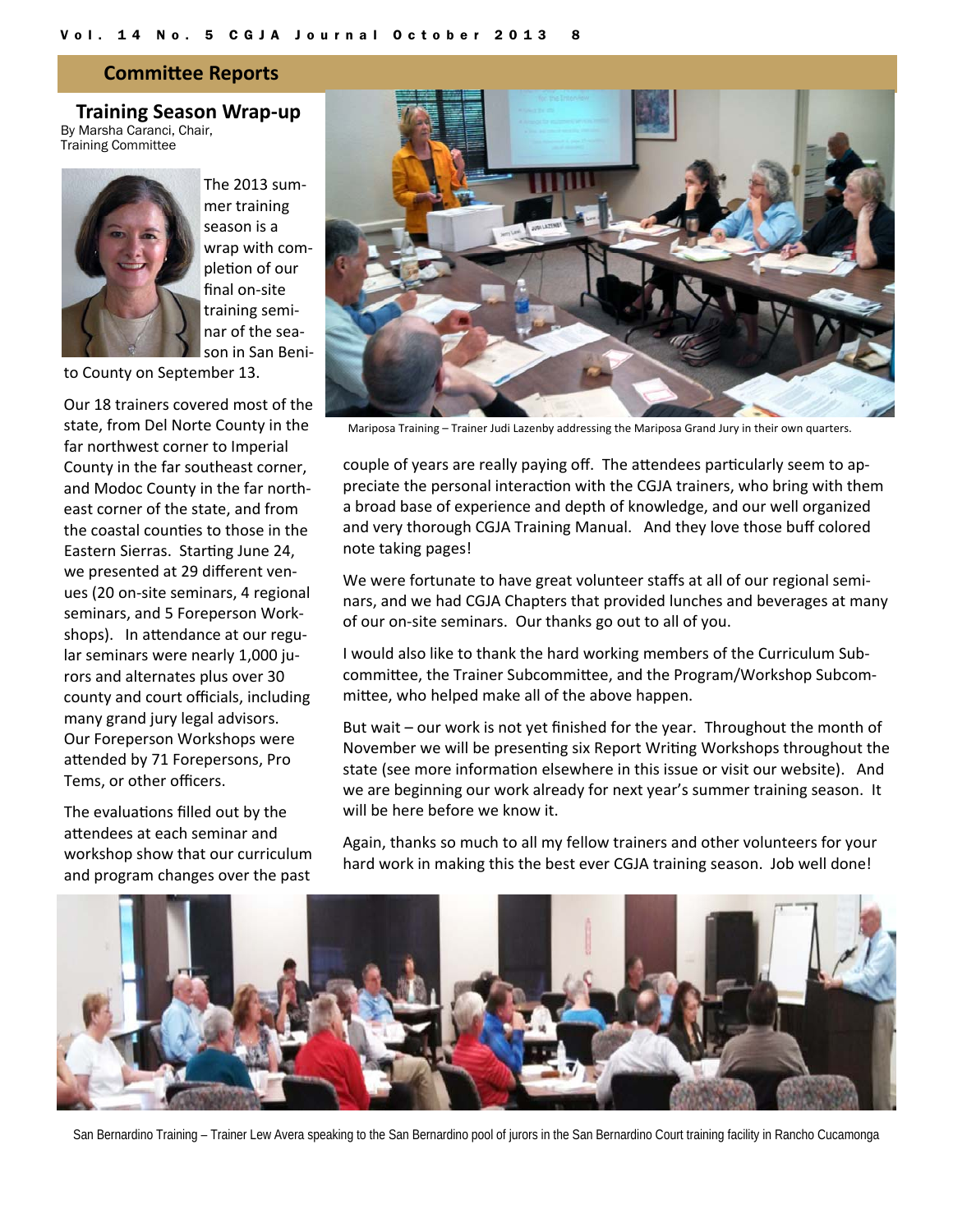# **Continuity** and **Response Monitoring**  *By Jerry Lewi, Lead Trainer, Continuity*

At this year's training seminars we introduced some new ideas about monitoring final report re‐ sponses by identi-



fying three levels as follows:

1. Monitoring for procedural com‐ pliance: Determining if the respons‐ es have met the legal requirements for timeliness, response format, and content as defined in PC §933 and §933.05. If they do not, the jury may request that the court insist on a legally adequate response. Alterna‐ tively, the jury may conduct a new investigation and publish a followup report that will focus additional attention on any public agency that failed to comply with the legally mandated response format and content.

2. Monitoring for responsiveness: Determining if the response reflect‐ ed that the entity understood the issues in the report, responded ac‐ cordingly, and provided a response that was clear and not evasive. If the jury wishes the entity to readdress the issues, the only action possible is to initiate a new investigation and issue another report on the topic.

3. Monitoring for implementation: This is the most difficult area for the sitting jury to address as significant time may elapse before it is possible to verify whether the entity has done what it stated it would do.

Implementation review is often done by organizations outside the grand jury itself such as a CGJA chapter. There are, however, exam‐ ples of grand juries that have con‐ ducted investigations and published reports on implementation of prior grand jury recommendations. Only a grand jury has follow-up investigative authority.

In our Continuity Workshops at all regional seminars and some on‐site seminars, we polled jurors on prac‐ tices and were gratified to learn that most juries are practicing some form of response monitoring. As we learned about this, another thought came to us: An important reason for grand juries to monitor respons‐ es over the years is for the jury in each county to keep track and publi‐ cize the cumulative positive effect grand juries have had over the years. Thus each grand jury, per‐ haps in collaboration with a CGJA chapter in their county, could pub‐ lish its own *Grand Jury Achievement Report,* rather than rely solely on the CGJA Report that records achievements from all counties.

We would be interested in any feed‐ back on this idea.

### **Bay Area Celebrates Three Years of Regional Meetings**

*by: Beate Boultinghouse, VP SF Chapter* 

The Bay Area chapters of the CGJA held their first regional meeting after Dan Mufson cajoled members to join him on Saturday, August 28, 2010. Twenty three people from seven counties attended. They discussed such things as communica‐ tions with court and staff, continuity, recruitment of jurors and how

effective this meeting was. There was a resounding approbation of the gathering that three months later, the second regional meeting was held.

On August 24, 2013, the Bay Area chapters celebrated three years of quarterly meetings. Twenty two people from eight Bay Area chap‐ ters attended. In addition, members from Tulare, Santa Cruz, and Fresno drove more than four hours each that they might attend.

There is rarely a guest speaker, but at this session, Fiona Ma, former California Assemblywoman and member of the San Francisco Board of Supervisors was our guest. She told the group how to look for su‐ pervisors' pet issues, and either ad‐ dress them in a current jury report or point them to recent reports on the topic. They may perceive the report as giving their stance strength when speaking of issues to their constituents and other legislators.

Ms Ma also suggested that the CGJA send copies of reports to legislators in Sacramento along with links to the CGJA web site, brochures about the grand jury, and perhaps a news‐ letter. This can inform them of issues in their districts when they run for the local elections. This will also heighten awareness of the grand jury at the state level. This may also be done for the California Press As‐ sociation to increase awareness in the media.

The next Bay Area regional meeting will be November 16, 2013. For more information, please contact me at beateb4@aol.com.

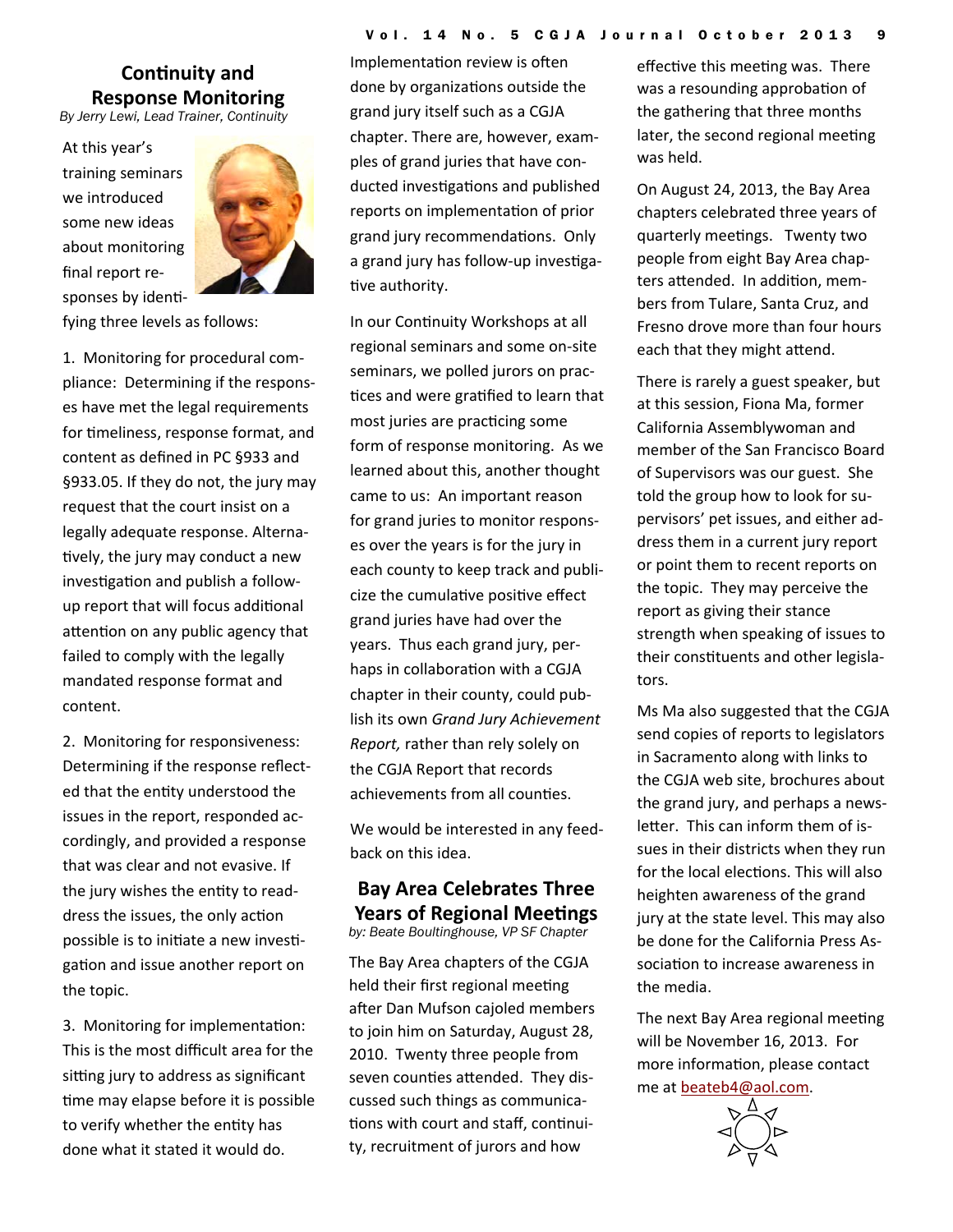

Board of **Directors** Actions **August 27, 2013**  *By Jim Ragan, Secretary*

:Made the Annual Conference Committee a standing committee of CGJA. It had previously been an ad hoc committee.

Approved that the 2014 Membership Meeting and Annual Conference be held in Burbank, CA, November 12-14, 2014, hosted by the Los Angeles Chapter of CGJA.

Created the position of Assistant Treasurer and appointed Bonnie Kenk to serve in that capacity.

Approved the petition from CGJA members residing in San Joaquin County to become a Chapter of CGJA.



# Memb

| Name                        | County      |
|-----------------------------|-------------|
| Peter M. Talia              | Lassen      |
| Ben Kelly                   | Madera      |
| <b>Hilary Wardlaw</b>       | Napa        |
| Lixya Preston De Silva      | San Diego   |
| Anne Sturz                  | San Diego   |
| Kenneth Buck                | San Joaquin |
| John D. Britto              | San Joaquin |
| Gordon Allen<br>Deckelmeier | San Joaquin |
| James du Clair              | San Joaquin |
| Larry Graser                | San Joaquin |
| Louis Meyer                 | San Joaquin |
| Karen Migliori              | San Joaquin |
| Donald S. Romero            | San Joaquin |
| S. Gene Shibata             | San Joaquin |
| Gary Spaugh                 | San Joaquin |
| Patricia Stump              | San Joaquin |
| Chuck Walker, Sr.           | San Joaquin |

# PUBLIC RELATIONS COMMITTEE REPORT

#### *By Keath North, Chair*

The Board's recent approval of the PR Committee's outreach to our former Introductory Members, using the email management services of Constant Contact, has been met with considerable success. The rate of both "opens" and "clicks" far exceeds industry averag‐ es for non-profit organizations like CGJA. By providing these former grand jurors with a link to read the cur‐ rent issue of *The Grand Jurors' JOURNAL*, we can keep them informed and up-to-date on the activities of CGJA, as well as the challenges we face.



Elsewhere in this issue of the *JOURNAL*, are some comments and suggestions regarding our website, www.cgja.org. The PR Committee appreciates and honors all such constructive criticism and pledges to take each and every one under consideration. Thanks to all you Chapter presidents that responded.

One of the most telling observations expressed is that many of our members don't visit the site very often, only when they are searching for a specific piece of informaƟon. I can't let this opportunity pass to tout our social media sites for ease of staying abreast of breaking news. On most days, a media article is posted that not only is scrolled on the website, but also is published to Facebook, LinkedIn and Twitter. When you subscribe to one of these services, you allow us to deliver grand jury news to you.

One of the benefits of being able to manage the content of our website "in‐ house" is our ability to rapidly make changes and improvements without de‐ pending on outside professionals to make those changes. The PR Committee is fortunate to have three members currently qualified to operate the content management system, but we continually are looking for volunteers to learn the system and join the website management team. If you have any experience with Drupal website development, or have an interest in learning our content man‐ agement system, please contact me at knorth@cgja.org.

### TAX‐FREE IRA ROLLOVER OPPORTUNITY TO EXPIRE SOON

**Fiscal‐Cliff Bill Restores Tax‐Free IRA DistribuƟons**

As part of the American Taxpayer Relief Act (ATRA) of 2012, individuals aged 70½ or old‐ er may make **tax-free transfers** up to \$100,000 from an IRA to non-profit organizations for the 2013 tax year. The transfer must be made directly by your IRA custodian. Gifts for the 2013 tax year must be made by December 31, 2013. These transfers can fulfill some or all of your required minimum distribuƟon **without increasing taxable income**.

The California Grand Jurors' Association, is recognized by the U.S. Internal Revenue

Service and the State of California as a  $501(c)(3)$  nonprofit organization, tax identification number #33 0079227.

Please consider making a gift to the California Grand Jurors' Association. The Fund Development CommiƩee of the CGJA encourages you to contact your tax advisor right away to obtain the proper transfer form(s).

Related questions, please contact:

Dianne Hoffman, Treasurer, CGJA, cgjamailbox@yahoo.com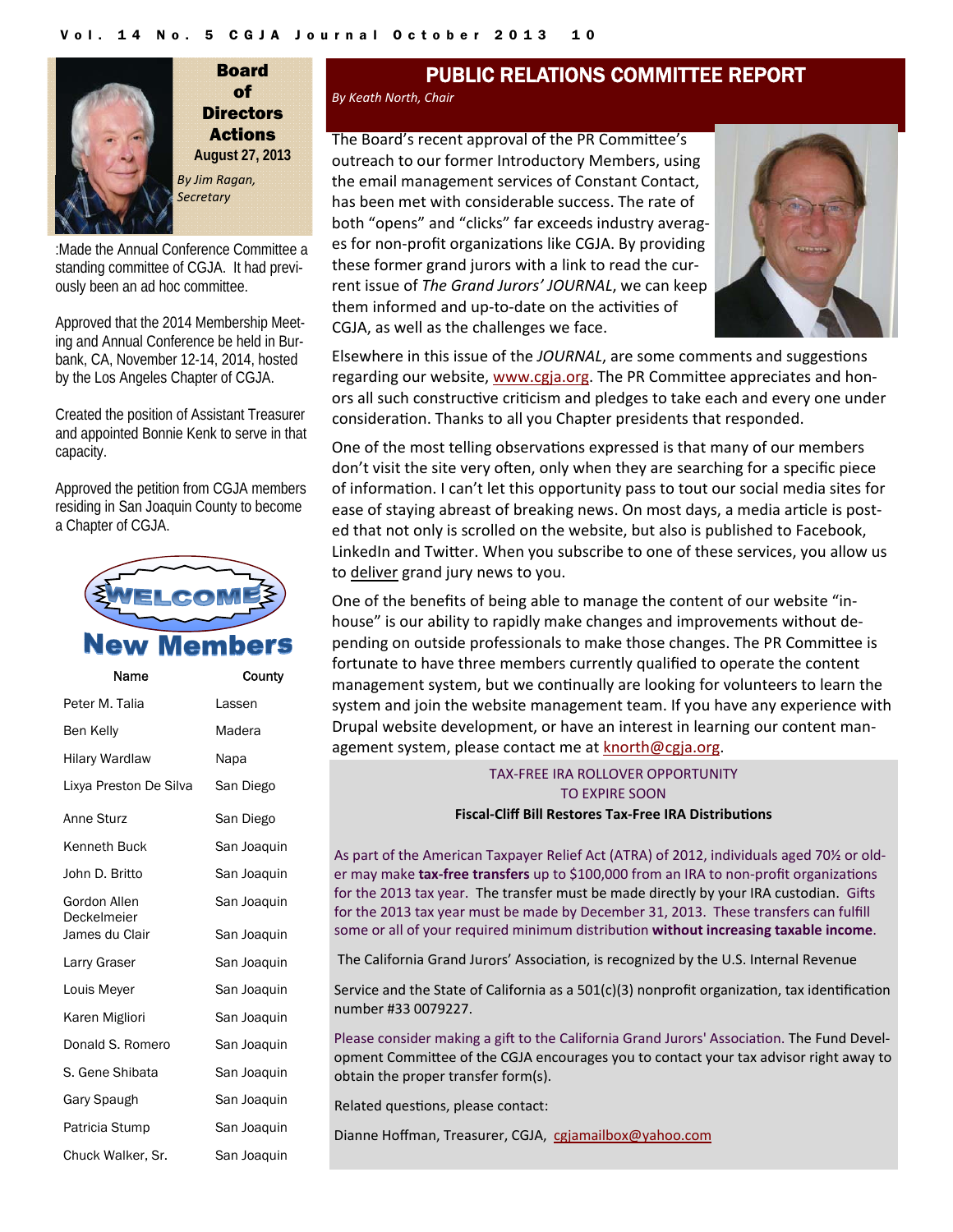#### CGJA Officers

**President** 

**Bill Trautman** trautman17@sbcglobal.net

**Vice President Beate Boultinghouse**

beateb4@aol.com

**Jim Ragan**  Jimragan@charter.net

**Secretary** 

**Dianne Hoffman**  cgjamailbox@yahoo.com

**Treasurer** 

**Mailing Address**: 1017 L Street, Sacramento, CA 95814 **Phone**: 916-471-6500 **Email**: president@cgja.org

#### Grand Juror Organizations By County

**Yuba County Chapter** Mike Boom, President mike@boomfamily.net

**Butte County Chapter** *Ken Fleming, President kenplan@pacbell.* **Contra Costa County Chapter**  Lloyd Bell , President lloydbell@comcast.net **El Dorado County \*** Deb Haas, President debdon515@aƩ.net **Fresno County Chapter** Gary Greenberg, President g\_greenberg@att.net **Glenn County Chapter** Cynthia Hunt, President clhunt0@gmail.com **Humboldt County Chapter** Louise Jacobson, President xlj5535@yahoo.com **Kern County Chapter** Lynn Runyan, President runyanly@yahoo.com **Kings County Chapter** Georgia Tierney, President memageorgia@yahoo.com **Los Angeles County Chapter** Bill Selditz, President whseld@aol.com **Madera County Chapter** Leanne Thomson, President leannethomson@ymail.com **Marin County Chapter** Michael Chernock, President michael@chenockassociates.com **Napa County Chapter** Diane Shepp, President napacgja@gmail.com **Orange County\*** Cheryl Brothers, President cherylbrot@aol.com **Placer County Chapter** John Monaco, President info@PCGJA.org **Sacramento County Chapter**  Joseph Maloney, President joepm@pacbell.net **San Bernardino County** Burrel Woodring, President burrelw@aol.com **San Diego County\*** Mike Hall, President hallmikep@gmail.com **San Francisco County Chapter** Linda Clardy, President clardysfcgj@gmail.com **San Luis Obispo County Chapter** Mimi Kalland, President mkalland@charter.net **San Mateo County Chapter**  Barbara ArieƩa, President barieƩa@hotmail.com **Shasta County Chapter**  David Plowman, President dsplowman@yahoo.com **Santa Cruz County Chapter** Erik Zinn, President enzinn@gmail.com **Solano County Chapter Wanda Kiger-Tucker, President kigertucker@juno.com Sonoma County Chapter** Richard Klein, President kleinmain@gmail.com **Stanislaus County Chapter** Carmen Morad, President carmenmorad@yahoo.com **Sutter County Chapter Beckie Jennings, President beckie.jennings@gmail.com Tulare County Chapter** Gene Russ, President resiruss@aol.com **Yolo County Chapter** Barbara Sommer, President basommer@ucdavis.edu **San Joaquin County Chapter** Gary L. Spaugh, President gspaugh2@gmail.com

#### CGJA Directors

*North*

**Marsha Caranci,** Shasta caranci@aol.com

**Karen Jahr**, Shasta karen.jahr@sbcglobal.net

**John Monaco**, Placer john.monaco@TheRocklinGroup.com

> **Keath North,** Humboldt knorth@cgja.org

#### *Central*

**Beate BoulƟnghouse,** San Francisco beateb4@aol.com

**Karin Hern**, Marin karinhern2322@comcast.net

> **Dan Mufson,** Napa dan@apotherx.com

**Bill Trautman**, Napa trautman17@sbcglobal.net

#### *South*

Gary Greenberg, Fresno g\_greenberg@att,net

**Dianne Hoffman**, Orange cgjamailbox@yahoo.com

**Audrey Lynberg,** Los Angeles allm@charter.net

**Jim Ragan,** San Luis Obispo Jimragan@charter.net

**\*Independent Past Grand Jurors' AssociaƟon**

Standing Committee Chairs

**Annual Conference** Chair: Diane Shepp Co‐chair: Dan Mufson

**Legal & LegislaƟve Resources** Karen Jahr

**Awards** Betty J. Mattea

**Membership RelaƟons** Dan Mufson

**Training**

Marsha Caranci

**Public RelaƟons** Keath North

**Finance** John Monaco